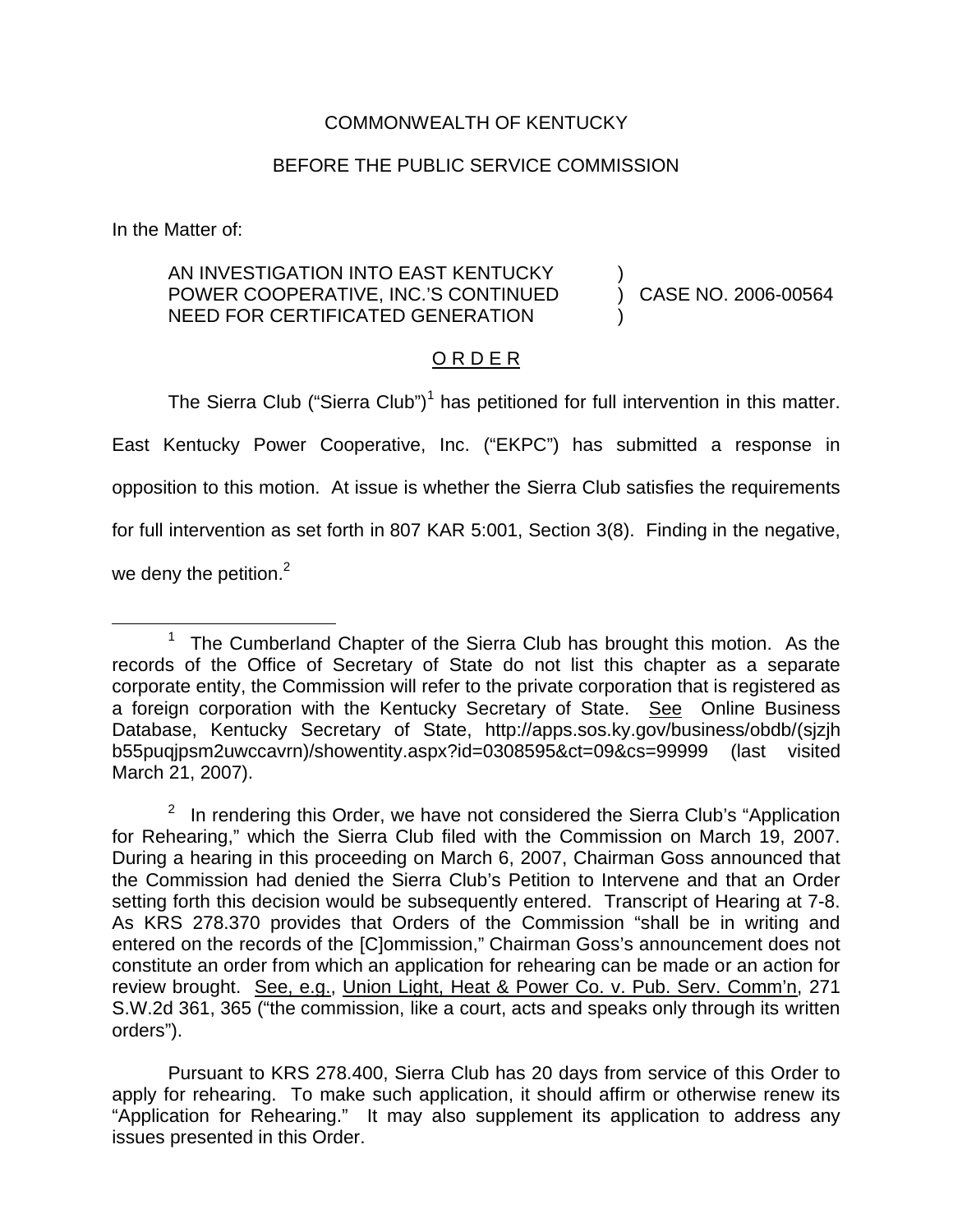The Sierra Club is a grassroots environmental organization, incorporated in the state of California, with 700,000 members nationwide and chapters in all 50 states. $3$ One of its stated missions is "to practice and promote the responsible use of the earth's ecosystems and resources."<sup>4</sup>

The Sierra Club advances two arguments in support of its petition for intervention. First, it states that it has a special interest in this proceeding that is not otherwise adequately represented based upon the environmental effects of EKPC's proposed generation units. It asserts that the environment effects of these plants are "massive" and that EKPC's two proposed coal-fired units will contribute to air pollution in the Midwest, increase mercury pollution, contribute to global warning, and produce significant health problems. Sierra Club members are among those who will be directly affect by these environmental effects.<sup>5</sup> It also suggests that its members, as ratepayers of EKPC member cooperatives, will be affected financially by this proceeding.

Second, it argues that it is likely to present issues or develop facts that will assist the Commission in fully considering the continued need for the certificated units. It asserts that EKPC "may be overlooking promising strategies to meet projected future energy needs at a lower cost and in a more environmentally sound manner than building new baseload power plants."<sup>6</sup> If granted leave to intervene, it further asserts, it

<sup>3</sup> Online Business Database, supra note 1; Sierra Club's Petition to Intervene at 1-2.

<sup>4</sup> Sierra Club's Petition to Intervene at 1-2.

- $<sup>5</sup>$  Id. at 2.</sup>
- $6$  Id.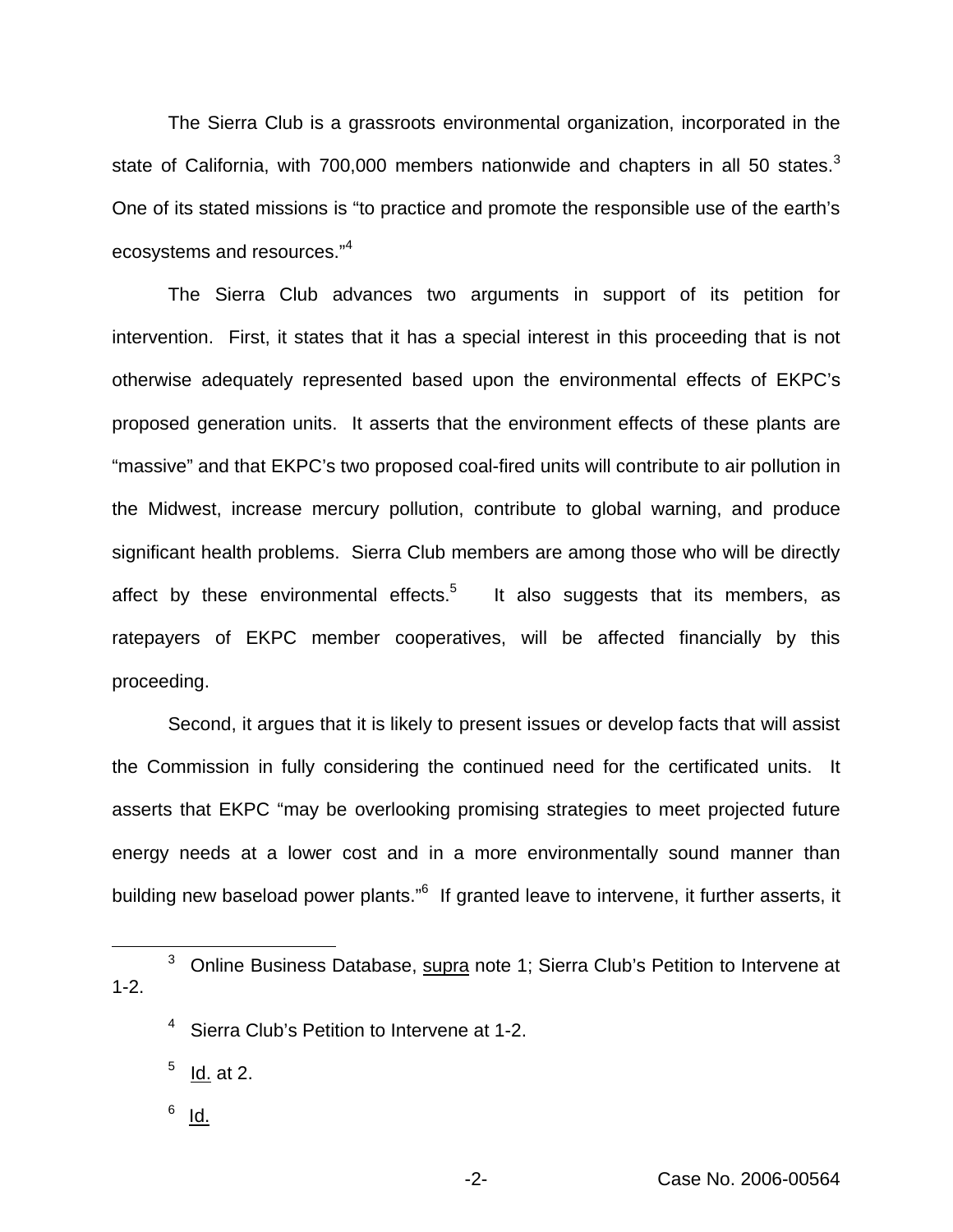would present evidence that would assist the Commission in determining whether "alternate strategies could enable EKPC and its member cooperatives to provide energy services that will be needed by their end-use customers at a lower cost than building certain of the proposed power plants."<sup>7</sup>

Administrative Regulation 807 KAR 5:001, Section 3(8), which governs intervention in Commission proceedings, provides:

> If the commission determines that a person has a special interest in the proceeding which is not otherwise adequately represented or that full intervention by the party is likely to present issues or to develop facts that will assist the commission in fully considering the matter without unduly complicating or disrupting the proceedings, such person shall be granted full intervention.

It is not enough that an entity seeking intervention articulate or espouse a position on an

issue. It must be directly affected by the subject matter of the proceeding. $8$ 

Sierra Club has failed to demonstrate that it has a special interest in this proceeding. The environmental consequences of the proposed generation plants, regardless of their significance to the health of Sierra Club members, are not within the scope of this proceeding. We had previously found that the generation plants in question were the most reasonable and low cost options for meeting EKPC's expected power requirements. The stated purpose of this proceeding is the continued need for the proposed generation units in light of Warren County Rural Electric Cooperative's decision to "terminate its agreements with EKPC for future power supply and return to a

 $<sup>7</sup>$  Id.</sup>

<sup>&</sup>lt;sup>8</sup> See, e.g., Case No. 2005-00214, The Petition of Kentucky-American Water Company for Approval of Transfer of Control and Ownership of Jacobson Park (Ky.P.S.C. Dec. 16, 2005) at 2; Case No. 1997-00209, Application of Meade County Rural Electric Cooperative Corporation for a Decrease in Existing Rates (Ky. PSC Sept. 19, 1997) at 3.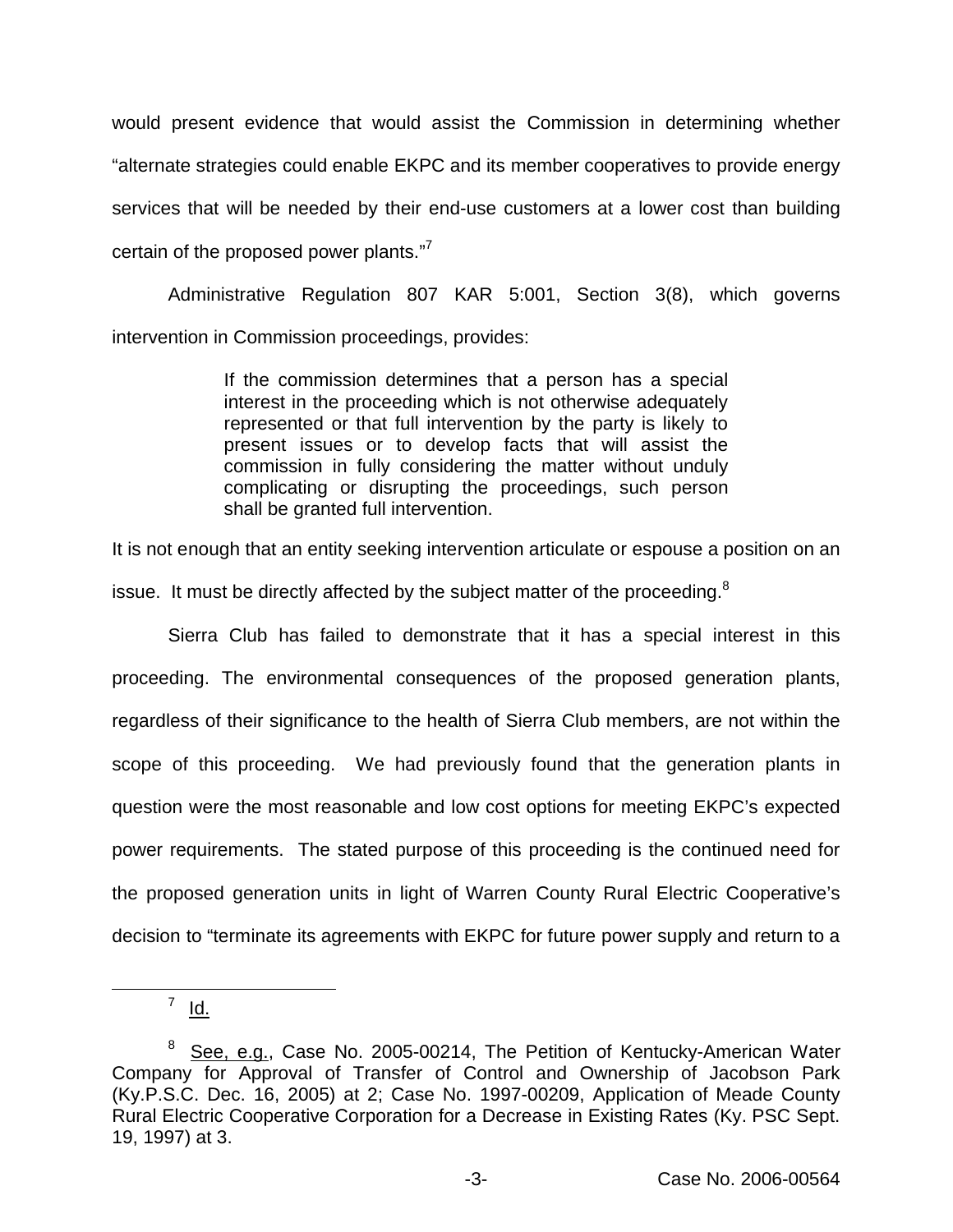power supply arrangement with the Tennessee Valley Authority."<sup>9</sup> Simply put, the only question before us is whether recent revisions to EKPC's expected power requirements obviate the need for the planned generation plants.<sup>10</sup>

As to any financial interest that Sierra Club members may have as ratepayers of EKPC member cooperatives, we note that the Attorney General, who has intervened in this matter, represents all of the persons and interests that are likely to be affected by the proposed generation plants. The AG has the statutory duty "to represent and appear on behalf of consumers' interests. $n<sup>11</sup>$  This duty extends to all customers of EKPC and its member cooperatives and all members of the public. Denial of the Sierra Club's petition will not leave its members unrepresented in this proceeding.

Similarly, the Sierra Club's asserted expertise in "alternative energy strategies" is of little assistance in this proceeding when the focus of this proceeding centers upon the magnitude of EKPC's current expected power requirements in light of Warren County Rural Electric Cooperative Corporation's decision to remain with its currently power supplier. Nothing in the Sierra Club's petition or reply indicates that it intends to present any evidence on this subject or that it has any special expertise or knowledge in on this issue.

IT IS THEREFORE ORDERED that the Sierra Club's Petition to Intervene is denied.

<sup>&</sup>lt;sup>9</sup> Order of January 5, 2007 at 1.

 $10$  To the extent that the scope of our investigation is expanded to consider revisions to the type of generation facilities that EKPC needs, the Sierra Club may have a greater interest in this proceeding or possess such expertise that may assist us in our investigation. See Transcript of Hearing at 8. In such event, the Sierra Club may renew its motion for full intervention.

 $11$  KRS 367.150(8)(a).